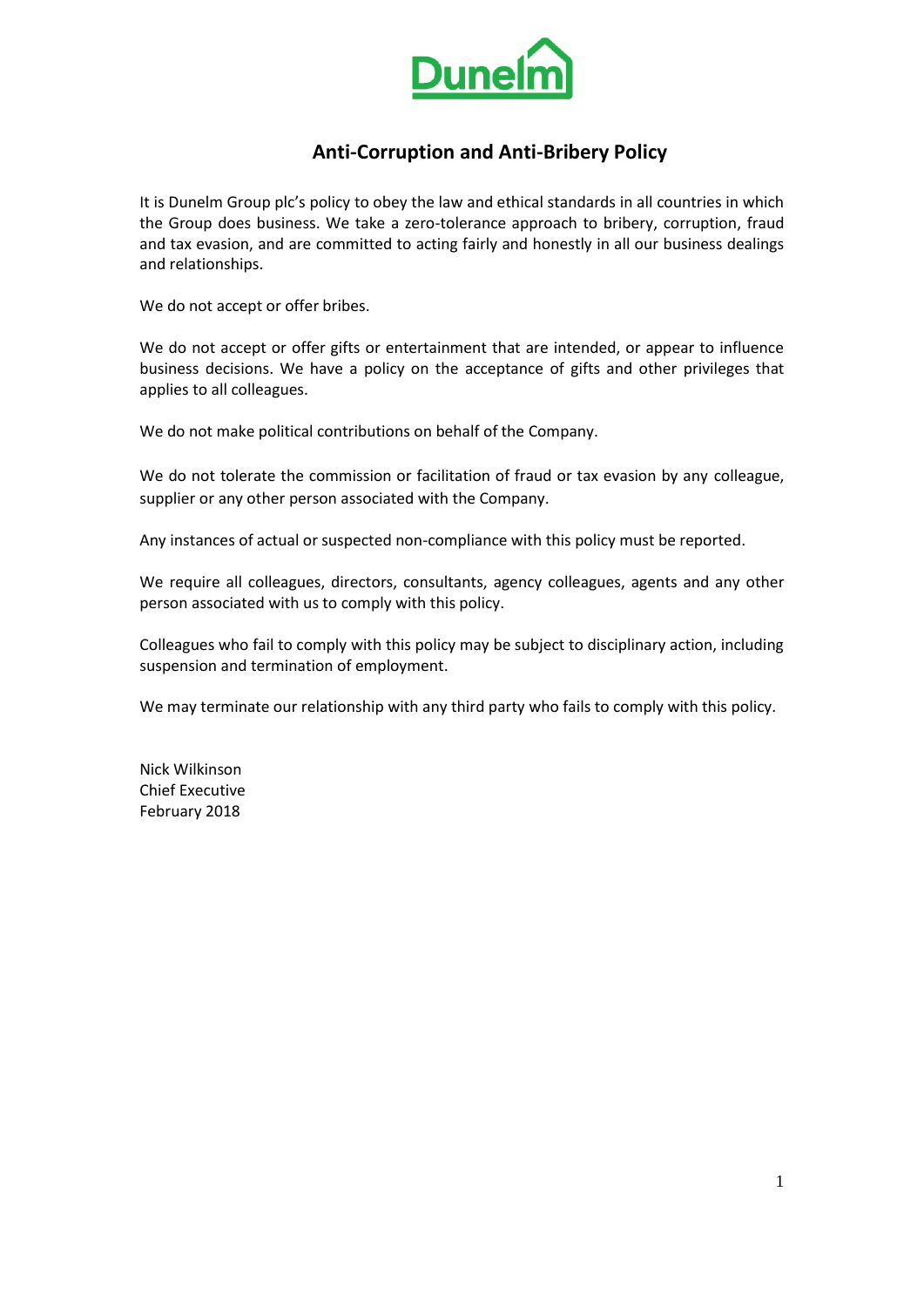

# **Anti-Corruption and Anti-Bribery Policy**

### **Introduction**

It is Dunelm Group plc's policy to obey the law and ethical standards in all countries in which the Group does business. We take a zero-tolerance approach to bribery, corruption, fraud and tax evasion, and are committed to acting fairly and honestly in all our business dealings and relationships.

This policy applies to all individuals working at all levels and grades, including senior managers, officers, directors, colleagues (whether permanent, fixed-term or temporary), consultants, agency staff, or any other person associated with us, or any of our subsidiaries or their employees, wherever located (collectively referred to as **workers** in this policy).

Any individual who breaches anti-bribery or anti-tax evasion laws commits a criminal offence and could be fined or sent to prison for up to 10 years. In addition, the Company could be fined and face damage to our reputation. It is therefore very important that we understand and comply with the law and this policy.

In this policy, **third party** means any individual or organisation you come into contact with during the course of your work for us, and includes actual and potential customers, suppliers, business contacts, agents, advisers, and government and public bodies, including their advisors, representatives and officials, politicians and political parties.

### **What is Bribery and what must I not do?**

A **bribe** is an inducement or reward offered, promised or provided to a third party in order to gain any commercial, contractual, regulatory or personal advantage. This can include a payment, a gift or hospitality. Some examples are set out at the end of this section.

Individuals to whom this policy applies must not, either themselves or through a third party:

- Give, promise to give, or offer, a bribe with the expectation or hope that a business advantage will be received, or to reward a business advantage already given;
- Give, promise to give, or offer, a bribe to a government official, agent or representative to "facilitate" or expedite a routine procedure;
- Accept a bribe from a third party that you know or suspect is offered with the expectation that it will obtain a business advantage for them;
- Threaten or retaliate against another worker who has refused to commit a bribery offence or who has raised concerns under this policy.

### **Examples:**

### **Offering a bribe**

You offer a potential customer tickets to a major sporting event, but only if they agree to do business with us.

You would be committing an offence as you are making the offer to gain a commercial advantage. The company may also be found to have committed an offence because the offer has been made to obtain business for us. It may also be an offence for the potential customer to accept your offer.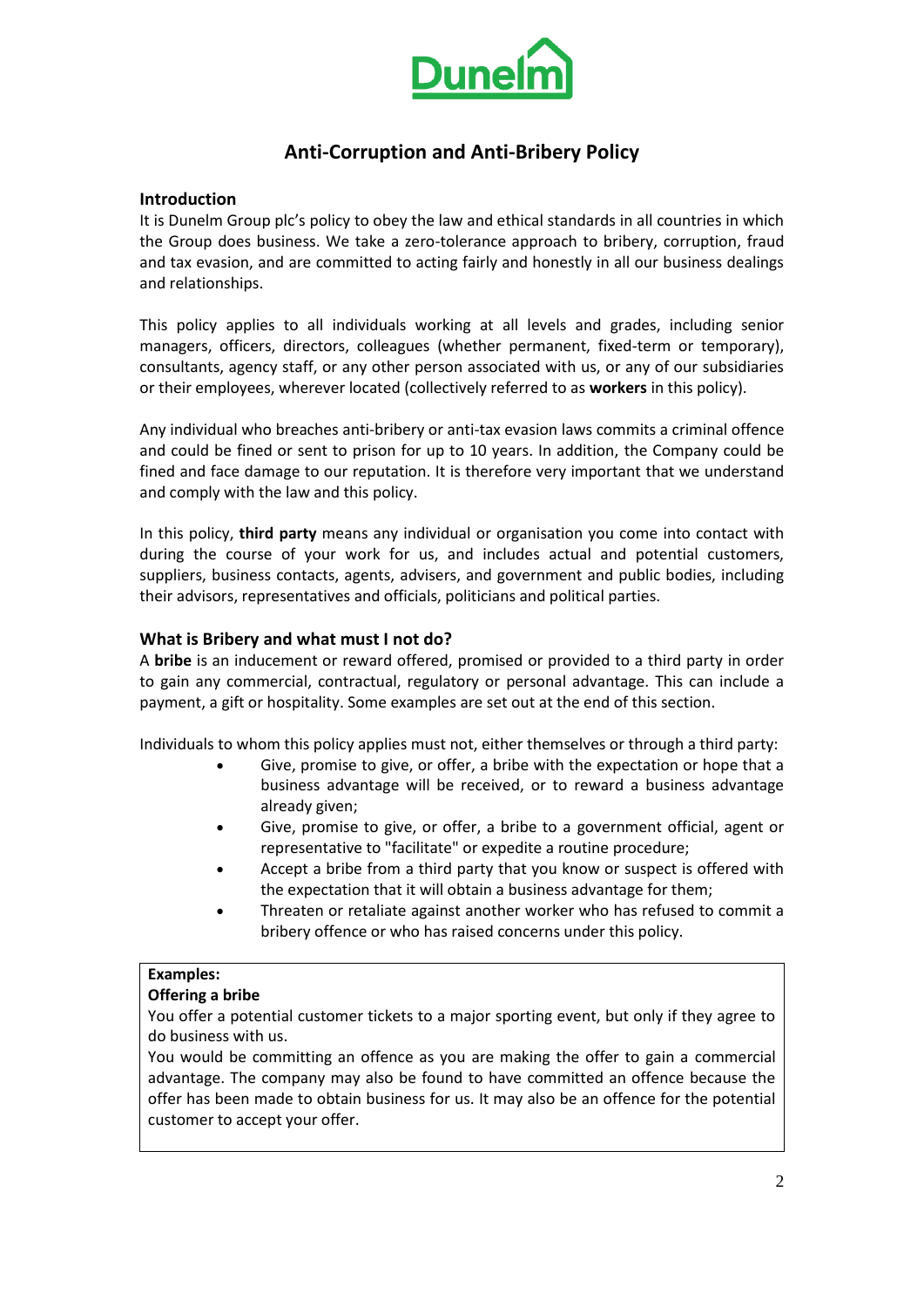

### **Receiving a bribe**

A supplier gives your nephew a job, but makes it clear that in return they expect you to use your influence in our organisation to ensure we continue to do business with them. It is an offence for a supplier to make such an offer. It would be an offence for you to accept the offer as you would be doing so to gain a personal advantage.

### **Bribing a foreign official**

You arrange for the business to pay an additional payment to a foreign official to speed up an administrative process, such as clearing our goods through customs.

You have committed the offence of bribing a foreign public official and the Company may also be liable.

## **Gifts and Hospitality**

This policy does not prevent normal and appropriate hospitality (given and received) as set out below:

- Gifts of small value (up to £10) may be accepted if given openly, with the approval of your manager. Gifts in excess of this must be sent to the PA to the Chief Executive and put into a staff raffle.
- Occasional hospitality may be accepted if it is exclusively dedicated to the fostering or improvement of business relationships and has been preauthorised by your manager and notified to the PA to the Chief Executive. Travel and lodging may not be accepted.
- Gifts and hospitality may not be offered with the intention of inducing or rewarding improper business conduct by a third party and require agreement of your manager and to be notified to the PA to the Chief Executive.

### **Fraud/Tax Evasion**

We do not commit Fraud or Tax Evasion or facilitate (allow or assist) the commission of Fraud or Tax Evasion by our colleagues, suppliers or any other party associated with Dunelm.

### **Example:**

A Dunelm supplier commits VAT fraud by not declaring income from Dunelm, and this is facilitated by a Dunelm colleague who knowingly makes payments direct to a personal bank account of a director of the supplier.

### **Donations**

We do not make donations to political parties. We only make charitable donations that are legal and ethical and no donation must be offered or made without the prior approval of the Marketing Department.

### **Your Responsibilities**

You must ensure that you read, understand and comply with this policy.

You must notify the People Department, as soon as possible if you believe or suspect that a breach of this policy has occurred, or may occur in the future. For example, if a supplier or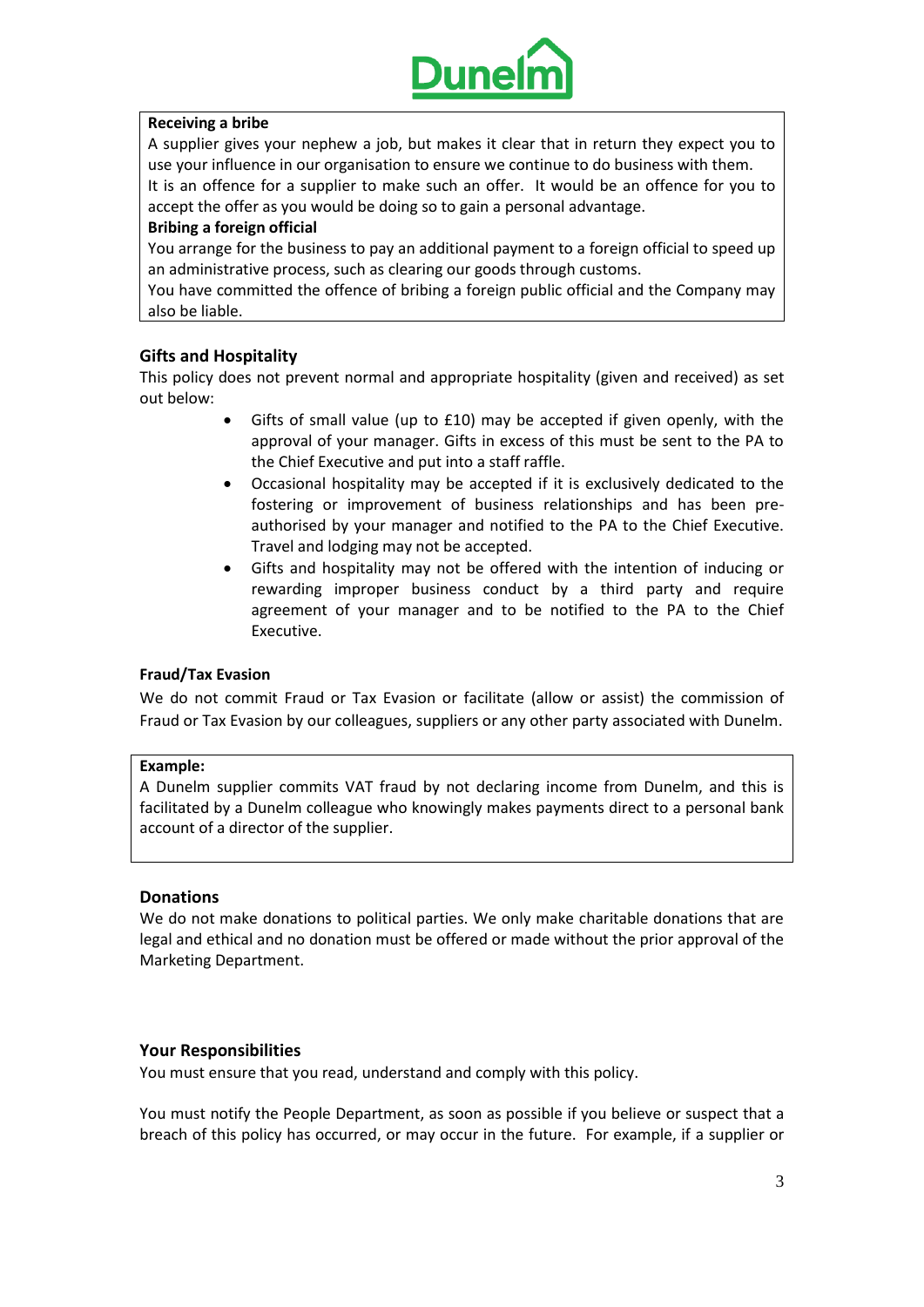

potential supplier offers you something to gain a business advantage with us, or indicates to you that a gift or payment is required to secure their business.

If you prefer, you may use the Company's Whistleblowing Procedure.

We will support anyone who raises genuine concerns in good faith under this policy, even if they turn out to be mistaken.

If you believe that you have suffered any detriment connected with raising a concern under this policy, you should inform the People Department immediately. If the matter is not remedied, and you are a colleague, you should raise it formally using the Company's Grievance Procedure.

Any colleague who breaches this policy will face disciplinary action in accordance with the Company's Disciplinary Policy and Procedure, which could result in dismissal for gross misconduct. We reserve our right to terminate our contractual relationship with other workers if they breach this policy.

#### **Record-Keeping**

You must declare and keep a written record of all hospitality or gifts accepted or offered, which will be subject to managerial review.

You must ensure all expenses claims relating to hospitality, gifts or expenses incurred to third parties are submitted in accordance with our expenses policy and specifically record the reason for the expenditure.

All accounts, invoices, memoranda and other documents and records relating to dealings with third parties, such as customers, suppliers and business contacts, should be prepared and maintained with strict accuracy and completeness. No accounts must be kept "off-book" to facilitate or conceal improper payments.

### **Who is Responsible for the Policy?**

The Board of Directors has overall responsibility for this policy and for ensuring compliance with it.

Management at all levels are responsible for ensuring those reporting to them are made aware of and understand this policy.

The Head of People Department has day-to-day responsibility for implementing this policy and for monitoring its use and effectiveness and dealing with any queries on its interpretation.

#### **Monitoring and Review**

The Board of Directors will review this policy regularly. Any improvements identified will be made as soon as possible.

Workers are invited to comment on this policy and suggest ways in which it might be improved. Comments, suggestions and queries should be addressed to the Head of People Department.